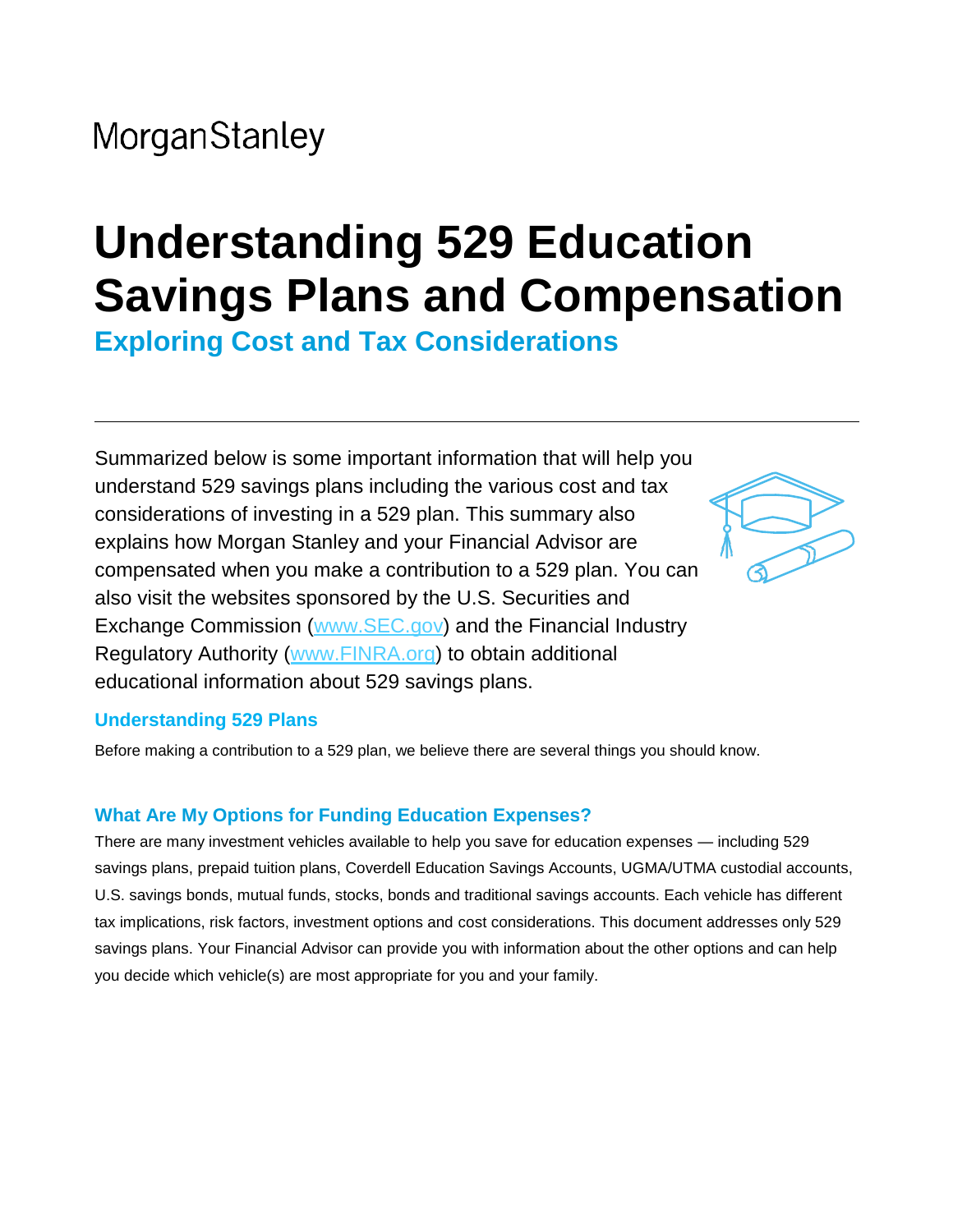#### **WHAT IS A 529 PLAN?**

529 plans take their name from the section of the Internal Revenue Code that was enacted by Congress when the plans were created in 1996. 529 plans are officially known as Qualified Tuition Plans, a tax-advantaged investment vehicle designed to help families pay for future education expenses. There are two types of 529 plans: savings plans and prepaid tuition plans. Both are generally sponsored by states or state agencies. Forty-nine states and the District of Columbia sponsor one or more 529 plans. Morgan Stanley does not offer prepaid tuition plans. The information that follows relates to savings plans only.

Prior to the adoption of the Federal Tax Cuts and Jobs Act of 2017, 529 plans were principally designed to fund college and other higher education expenses. With the adoption of the new law, 529 plan assets are now available to fund elementary or secondary public, private or religious school expenses. However, federal tax free qualified withdrawals from 529 plans for these expenses are capped at \$10,000 per year per student. While such withdrawals will have no federal tax impact; individual state tax treatment of K-12 withdrawals varies.

Additionally, the Setting Every Community Up for Retirement Enhancement Act of 2019 expanded the benefits of 529 education savings plans by including certain student loan repayments, up to \$10,000 per beneficiary, and the cost of certain apprenticeship programs as qualified higher education expenses.

We encourage account owners to consult with a qualified tax advisor about their personal situation prior to making such withdrawals as they may be subject to adverse state tax consequences.

In general, most U.S. citizens or permanent

residents are eligible to set up a 529 plan for any beneficiary, including themselves. Each plan has its own eligibility requirements, so please consult your Financial Advisor or the plan offering documents for more information. The tax advantages, investment options, restrictions and fees can vary a great deal. Understanding the differences between plan types and state-specific state tax benefits is important. Morgan Stanley Financial Advisors do not provide tax or legal advice and so we encourage you to consult your individual tax or legal advisor.

#### **HOW CAN I PURCHASE A 529 PLAN?**

Typically, 529 plans are managed by investment management firms. They may be offered through your Financial Advisor ("advisor-sold") or directly to investors ("direct-sold") through a toll-free number and website. Most states offer more than one 529 plan. Some states offer both advisor-sold and directsold savings plans while other states only offer direct-sold savings plans. 529 plans can be effective within a comprehensive financial plan. With that potential, however, comes a significant amount of complexity that looks across an investor's finances and investment holdings. For those investors who need help navigating the associated complexity, advisor-sold options may be an appropriate option. Others not so inclined, and more comfortable making their own investment elections or using the default options, may find the lesser fees of direct sold plans to be more attractive. The cost of investing in an advisor- sold savings plan is generally higher than a direct- sold savings plan because of the compensation component payable to the Financial Advisor for the advice they provide. Morgan Stanley does not offer every state's 529 plan and only offers a single plan on its advisory platform. It is important for you to investigate what your home state has to offer in addition to speaking with your Financial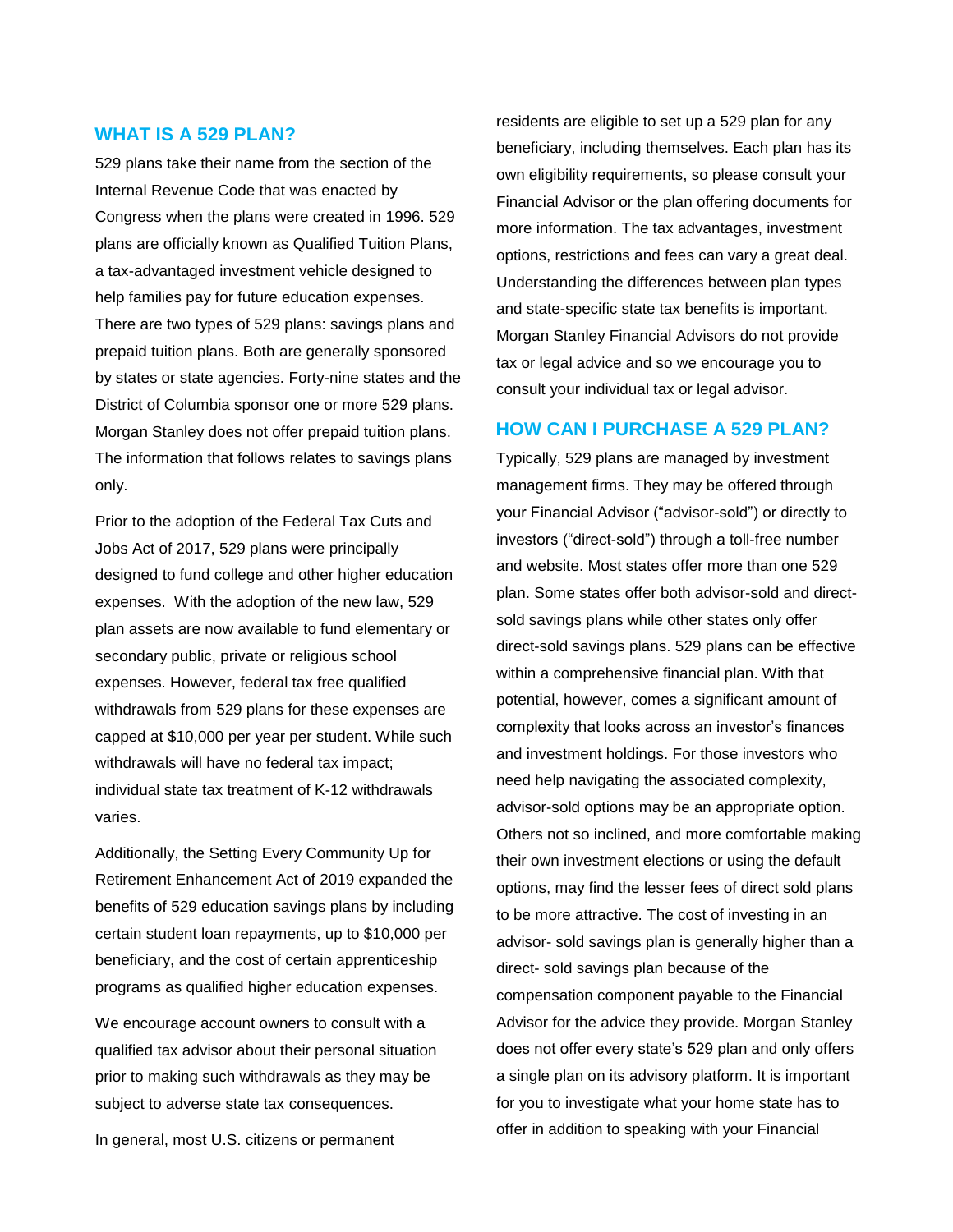Advisor or tax professional.

#### **WHAT TYPES OF 529 PLANS ARE AVAILABLE?**

529 plans are generally managed by investment management firms, (e.g., mutual fund companies) and your contributions are generally invested in underlying investment options such as mutual funds that support the plan. Your investment will fluctuate in value, so there is no guarantee that the amount contributed to the plan will equal the amount necessary for future education expenses. Savings plans may offer greater flexibility than prepaid tuition plans because they offer multiple investment options and you are not restricted to using the account balances for a specific educational institution (or group of institutions) or within the sponsoring state. You may also be able to apply the proceeds from a savings plan to other expenses (e.g., room and board, textbooks, supplies and equipment) in addition to tuition and fees. Many states offer more than one savings plan, providing residents with a choice of investment management firms.

#### **WHAT ARE THE FEDERAL TAX CONSIDERATIONS?**

529 plans offer significant tax advantages for education saving investors. Earnings grow taxdeferred and withdrawals from a 529 savings plan are not subject to federal income tax if utilized for qualified education expenses at an eligible educational institution. The term "qualified education expenses" generally includes tuition, required fees, books, supplies, certain required equipment, and the cost of room and board (subject to certain limits). An "eligible educational institution" generally includes most community colleges, public and private fouryear colleges, universities, graduate and postgraduate programs, certain vocational schools that are eligible to participate in federal student

financial aid programs, and the elementary and secondary schools described above.

If you make a withdrawal for purposes other than to pay your beneficiary's qualified education expenses, then the earnings portion of the withdrawal is subject to federal and possibly state income tax and an additional 10% federal tax penalty.

#### **WHAT STATE AND LOCAL TAX BENEFITS APPLY?**

You and/or your beneficiary's state of residence may affect your ability to qualify for any applicable state and local tax benefits granted to 529 plan investments. Many states provide tax incentives and other benefits for state residents who invest in a plan sponsored by their home state, which may include:

- State tax deductions for contributions
- Deferral of state income taxes on earnings maintained in the plan
- State income tax-free qualified withdrawals
- Matching grants or scholarships

Additionally, so-called "in-state plans" often waive or rebate certain fees and expenses for state residents.

The benefits of purchasing an in-state plan generally apply only if you or your beneficiary live or pay state income taxes in the 529 plan sponsor's state. If you invest in a 529 plan sponsored by a different state than where you live or pay state income taxes, typically, you will not receive the any state tax or other benefits provided to residents. In addition, your state or locality may seek to recover the value of any previously taken state or local tax benefits if you roll over or transfer account assets from an in-state plan to another state's 529 plan.

Before investing in a 529 plan, you should consider whether the state(s) where you or your beneficiary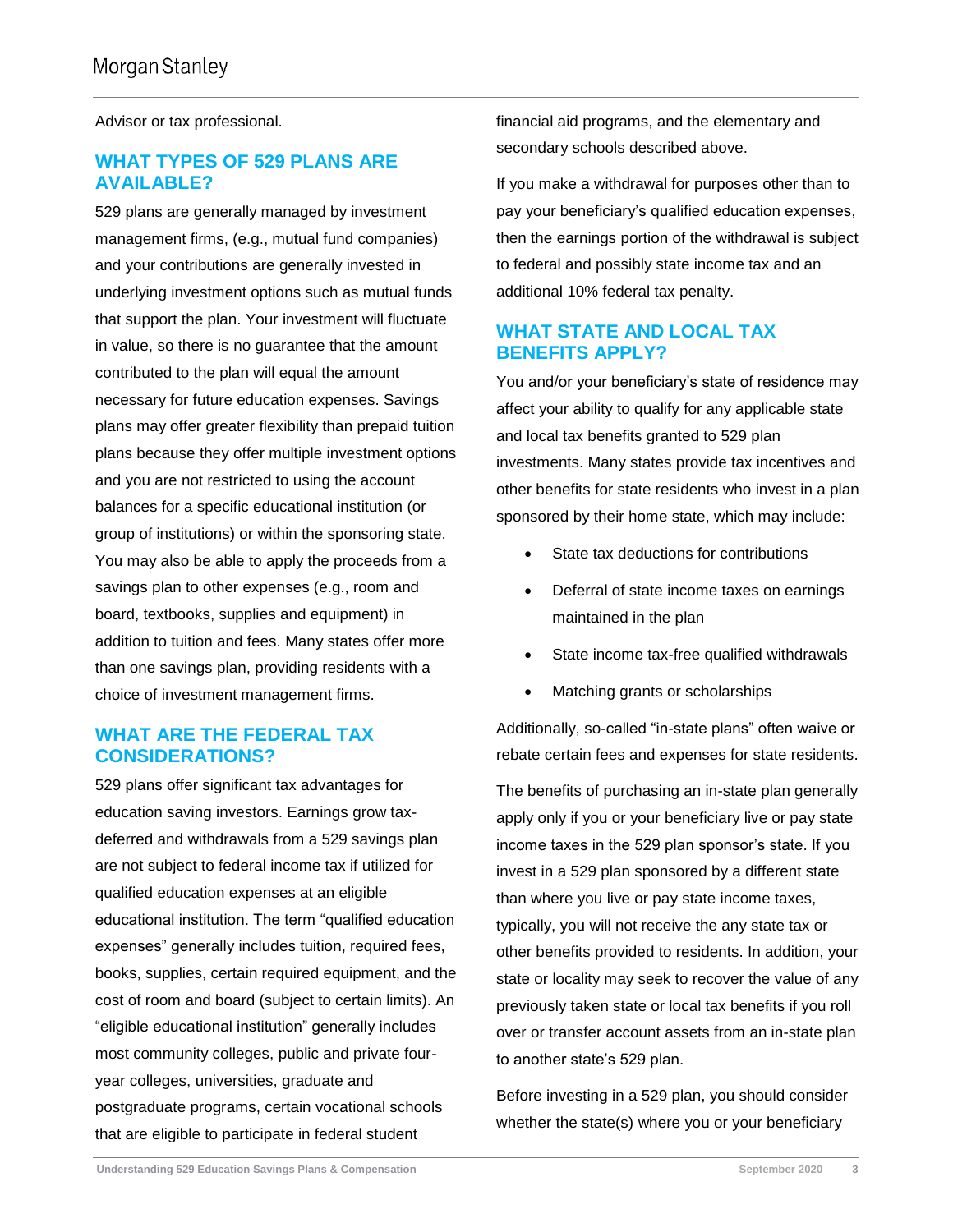reside or pay state income taxes sponsors an instate plan and whether the tax and other benefits afforded state residents are significant to you based on your particular circumstances. Depending on the state where you live or pay state income tax, your contribution amount and tax status, the tax savings from the state income tax credit or deduction may be up to \$1,000 or more per year. In certain states, these benefits may be the most significant factor for you in choosing a plan. Your Morgan Stanley Financial Advisor can direct you to information about in-state plans and select out-of-state 529 plans and the availability of state or local income tax or other benefits offered. Other factors to consider include the variety of investment options available, including the range of investment objectives and strategies offered, risk factors related to the variety of investment options or the lack of variety, relative performance, fees and services.

#### **WHERE IS MY MONEY INVESTED?**

Your contribution to a 529 savings plan is invested in a portfolio(s), generally consisting of underlying mutual funds. Although very similar to mutual funds in design and structure, a 529savings plan's portfolios are issued by state governments, and in most cases, are not directly regulated under the federal securities laws applicable to mutual funds, but rather the Municipal Securities Rulemaking Board.

Most savings plans offer the following types of investment options:

 *Static Investment Portfolios* – Your contributions will be invested in a portfolio that does not change, remaining "static" over time in a specific combination of underlying mutual funds. The specific underlying mutual funds are combined to achieve a specific risk/ reward relationship. You

should speak with your Financial Advisor to determine if a static portfolio is appropriate for you.

- *"Age-Based" or "Years-to-Enrollment" Investment Options* – Your contributions will be invested in a portfolio that will automatically change over time depending on the age of your beneficiary or the number of years left before your beneficiary enrolls in an educational institution (also known as the date of matriculation). The investment manager adjusts the allocation of specific underlying mutual funds and their relative weighting within the portfolio over time, generally growing more conservative over time.
- *Individual-Fund Investment Options* Your contributions will be invested entirely in one or more portfolio(s) each consisting of a single underlying mutual fund and, like static (multifund) portfolios discussed above, will not change unless directed by you.

#### **WHAT FEES AND CHARGES APPLY WITH 529 PLANS?**

529 savings plans' fees and charges are used by the 529 plan sponsor to support the plan and compensate firms for selling interests in the plan. Some of the fees are based on the amount of assets in your plan account. Other fees are assessed on a transactional or periodic basis. Please see the applicable 529 Plan Program Disclosure for more information on fees and expenses.

Total fees, expenses and compensation vary by plan and by plan portfolio. Typical fees and expenses are described below and may include such items as underlying fund expenses, an administration fee, and annual distribution and servicing fees. For the commission based plans available at Morgan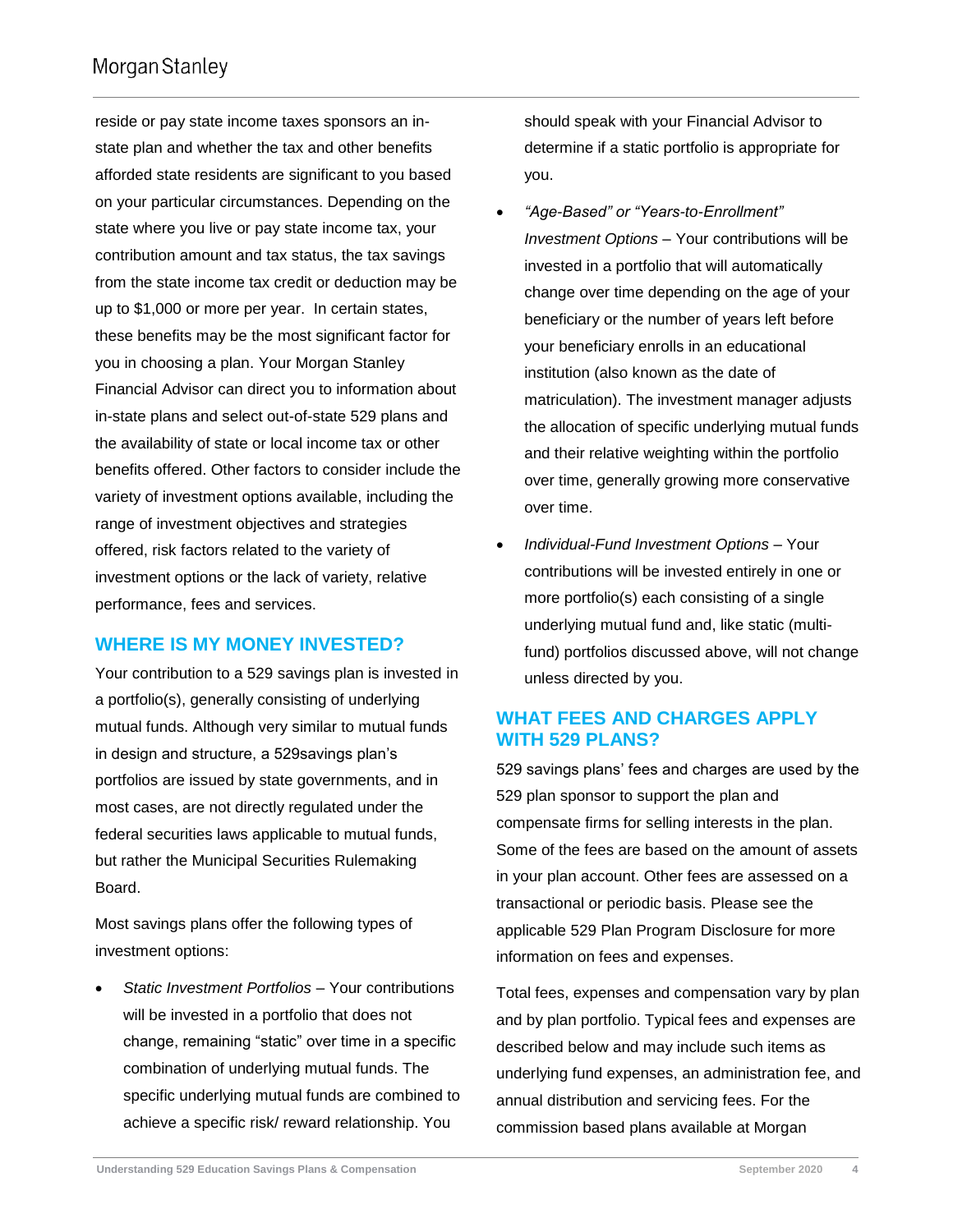Stanley, the overall cost associated with maintaining a 529 Plan ranges up to approximately 2.56 percent of the account value annually. In addition, initial sales charges range up to 5.75 percent. For our advisory account plan, the account advisory fee ranges up to 2% per year.

- *Program Management Fees –* The Program Manager of each 529 savings plan generally receives a program management fee. The program management fee compensates the manager for providing investment advisory, distribution, marketing, accounting and other services to the plan. The fee is generally assessed as a percentage of portfolio assets.
- *State Administration Fees*  To help pay for the operation of the plan, some state sponsors of 529 savings plans charge a state administration fee assessed as a percentage of portfolio assets.
- *Annual Maintenance Fees/Enrollment Fees/Termination Fees* – These fees are generally imposed as a specific dollar amount, and apply at specified times or upon certain events (e.g., initial purchase, termination or on the account anniversary).
- *Underlying Mutual Fund Expenses –* Each investment portfolio indirectly bears a proportional share of the fees and expenses incurred by the underlying mutual fund(s) (e.g., investment management fees and other expenses).
- *Sales Charges, Distribution and/or Service Fees* (applicable to our brokerage account commission based 529 plans) – Depending upon the Share/Unit Class selected (see discussion below), a front-end sales charge may be assessed on your purchase. In addition, annual distribution and/or service fees typically apply.

These fees, similar to the "12b-1" fees charged by some mutual funds, generally range between 0.25% and 1.25% of your investment annually. Your Financial Advisor receives a portion of these sales charges and distribution fees as ongoing compensation for selling and servicing the 529 plan.

 *Advisory Account Fees (applicable to our feebased advisory account 529 plan)* - Unlike brokerage based 529 plans, in which you may pay brokerage charges, or ongoing commissions (trails) on your investment options, an advisory fee leveraging household pricing is charged. This advisory fee may range up to 2.00% as determined by you and your Financial Advisor. For more information surrounding advisory products, see the applicable Morgan Stanley ADV brochure at www.morganstanley.com/adv.

#### **529 PLAN SHARE/UNIT CLASS DIFFERENCES**

*The following information principally pertains to 529 plan sales transacted through commission-based brokerage accounts. For more information on fees and expenses of our fee based advisory 529 plan program, please refer to the applicable Morgan Stanley ADV Brochure. You should consider all of the available methods for purchasing and holding 529 plans discussed in this booklet and in your program documents.*

Most 529 plans offer different "unit" class pricing options similar to the share class pricing arrangements offered by open-end mutual funds. For these purposes, the terms "unit class" and "share class" are interchangeable. Each unit or share class of a particular investment option within a plan has an expense and sales charge structure based on the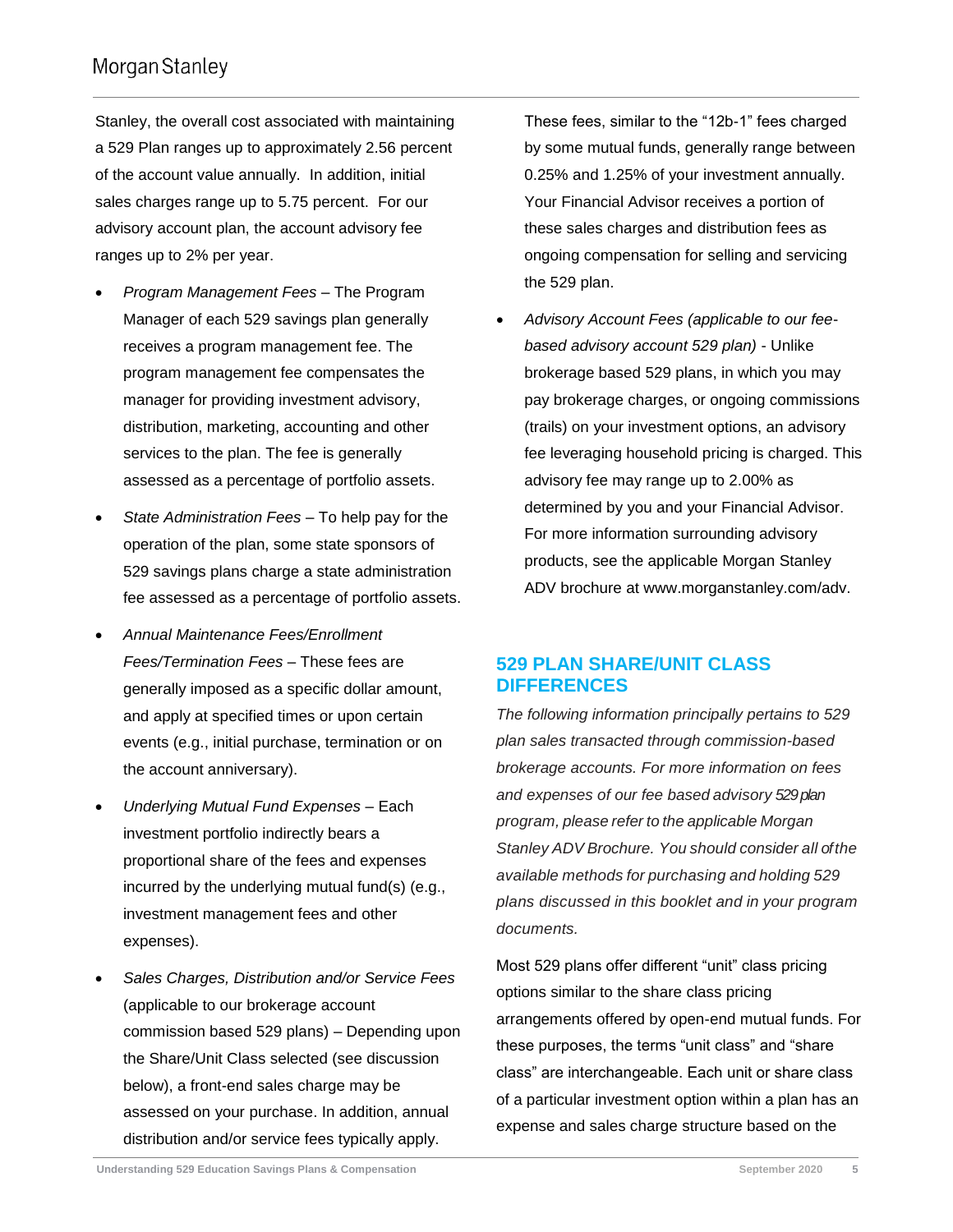various types of asset-based fees, other fees and expenses, and sales charges assessed.

The most common unit classes available in commission-based brokerage accounts — A and C — are described below. Class A units typically assess a front-end sales charge while Class C units utilize a level sales charge structure. Some plans also offer other share class unit structures. However, Morgan Stanley generally offers only Class A and Class C units in its commission-based brokerage accounts. If you wish to purchase other types of units, which may carry lower overall costs, you will need to do so directly with the plan or through an account at another financial intermediary.

The key distinctions among unit classes are the sales charges and ongoing fees and expenses you may pay in connection with your investment in the fund. The timing and amount of compensation received by your Financial Advisor for selling you units of the plan will also be directly affected by the unit class you purchase.

*Class A Units* – Class A units are subject to a sales charge or front-end load that is deducted as a percentage of the amount of your initial contribution. The net amount of the contribution (after the deduction of the initial sales charge) is invested in units of the Plan's portfolio(s). For example, if you invest \$10,000 in a plan and the front-end load is 5 percent, you would be charged \$500, and the remaining \$9,500 would be invested in the chosen fund. Typically Class A units have lower ongoing expenses (generally 0.25 percent or \$25 per \$10,000.00 of fund assets per year) than Class C units (typically 1 percent of \$100 of fund assets per year).

You may be eligible for sales charge reductions or "breakpoints" based on the size of your investment in the 529 savings plan. In addition, you may qualify for "rights of accumulation." These are further discounts when the amount of your 529 plan investment is combined with other assets which you and your immediate family members already have invested in the plan and/or in certain mutual funds managed by the manager for that plan. Specific rules for achieving breakpoints vary from plan to plan. When making any new 529 plan purchase, please inform your Financial Advisor of any 529 plan purchases, holdings in the same 529 plan or holdings in mutual funds managed by the manager of the 529 plan. If you have any questions about the availability of sales charge discounts on any 529 plan purchases, please ask your Financial Advisor.

*Class C Units* –Class C units do not have a front-end sales charge. However, Class C units have a contingent deferred sales charge (CDSC) (generally 1%), and the period during which the Class C CDSC can be imposed is generally one year. However, Class C units are subject to higher ongoing assetbased fees, particularly higher distribution fees. These fees may remain in place for the life of the investment since, depending upon the terms of 529 Plan, Class C units may not ultimately convert to Class A units after a certain period of time, as determined by the 529 Plan manager.

#### **CHOOSING A UNIT/SHARE CLASS**

Morgan Stanley employs an order entry unit/share class selection calculator designed to assist clients with selecting the least costly unit/share class available in its commission-based brokerage accounts over the anticipated holding period of the investment. Your Financial Advisor is also available to help you with share class questions. The principal considerations are the size of your investment and the anticipated holding period. Over time, you may end up paying higher fees and expenses and may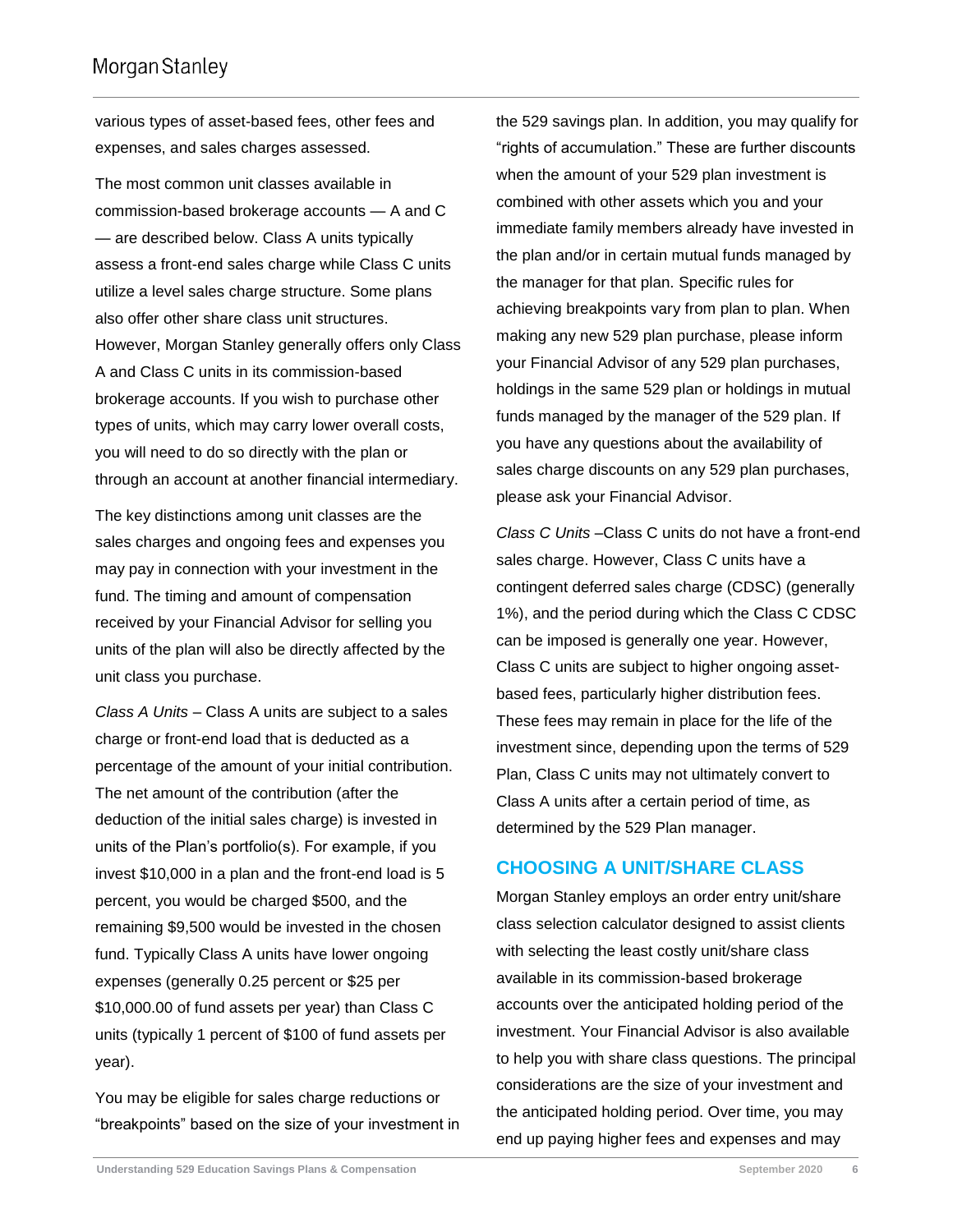experience lower investment returns with Class C units than you would with Class A units because of the accumulated impact of higher ongoing assetbased fees. For that reason, investors generally should purchase Class A units (the initial sales charge alternative) if they expect to hold the investment over the long term (typically, five years or more). Class C units (the level sales charge alternative) are generally appropriate for shorter-term holding periods. In addition, investors anticipating large purchases should consider Class A units since they typically offer sales-charge reductions beginning at \$25,000 that increase as the size of your investment increases.

In order to understand what your investment will cost, you should carefully review with your Financial Advisor or tax professional the 529 plan offering materials, which describe all the fees and expenses associated with a particular plan.

#### **WHAT RESTRICTIONS ARE PLACED ON 529 PLAN INVESTING?**

Your ability to contribute to a 529 plan is not limited by your household income. However, each state limits the total amount of contributions made on behalf of a particular beneficiary. The purpose is to prevent contributions on behalf of a particular beneficiary in excess of the amount necessary to provide for his or her qualified education expenses. The contribution limits on 529 savings plans vary by plan but are generally quite high.

Federal gift taxes may also influence 529 plan contributions. In general, for 2020 cumulative gifts of more than \$15,000 to a single person in a single year may be subject to the federal gift tax. A special federal tax law permits individuals to aggregate five years of the allowable

\$15,000 annual gift tax exclusion and contribute up

to \$75,000 (\$150,000 per married couple) to an account for a designated beneficiary in one year without triggering the gift tax. This assumes that there are no gifts made by the gift giver to the beneficiary in the prior five years. Any gifts made in the five years prior to or the four years after an accelerated gift is made may result in a taxable event. Various conditions and filing requirements apply. You should consult with a tax advisor for more information on the potential tax ramifications of 529 plan contributions and investments.

#### **HOW ARE MORGAN STANLEY AND MY FINANCIAL ADVISOR COMPENSATED WHEN I BUY A 529 PLAN?**

#### *Brokerage Account Plans*

*Sales Charges and Account Servicing Payments* – Each time you purchase 529 plan units in a commission-based brokerage account, the plan pays an amount to us as compensation based upon the amount of your investment and the share class selected. A portion of these payments is allocated to your Financial Advisor. A 529 plan sponsor's dealercompensation practices are described in its program offering materials. Typically, for front-end sales charge classes, the plan's distributor pays Morgan Stanley most of the initial sales charge you pay. For back-end sales charge unit/share classes, the distributor pays Morgan Stanley a selling fee at a rate set by the plan. We also receive ongoing distribution and accountservicing payments (sometimes referred to as trails) as long as you continue to maintain your account and we act as your "broker of record." The amount of the compensation that Morgan Stanley receives is a function of the unit/share class that you purchase, and for certain classes, the amount of your purchases. We pay a portion of the compensation to our Financial Advisors based on our standard compensation formulas. These formulas are the same regardless of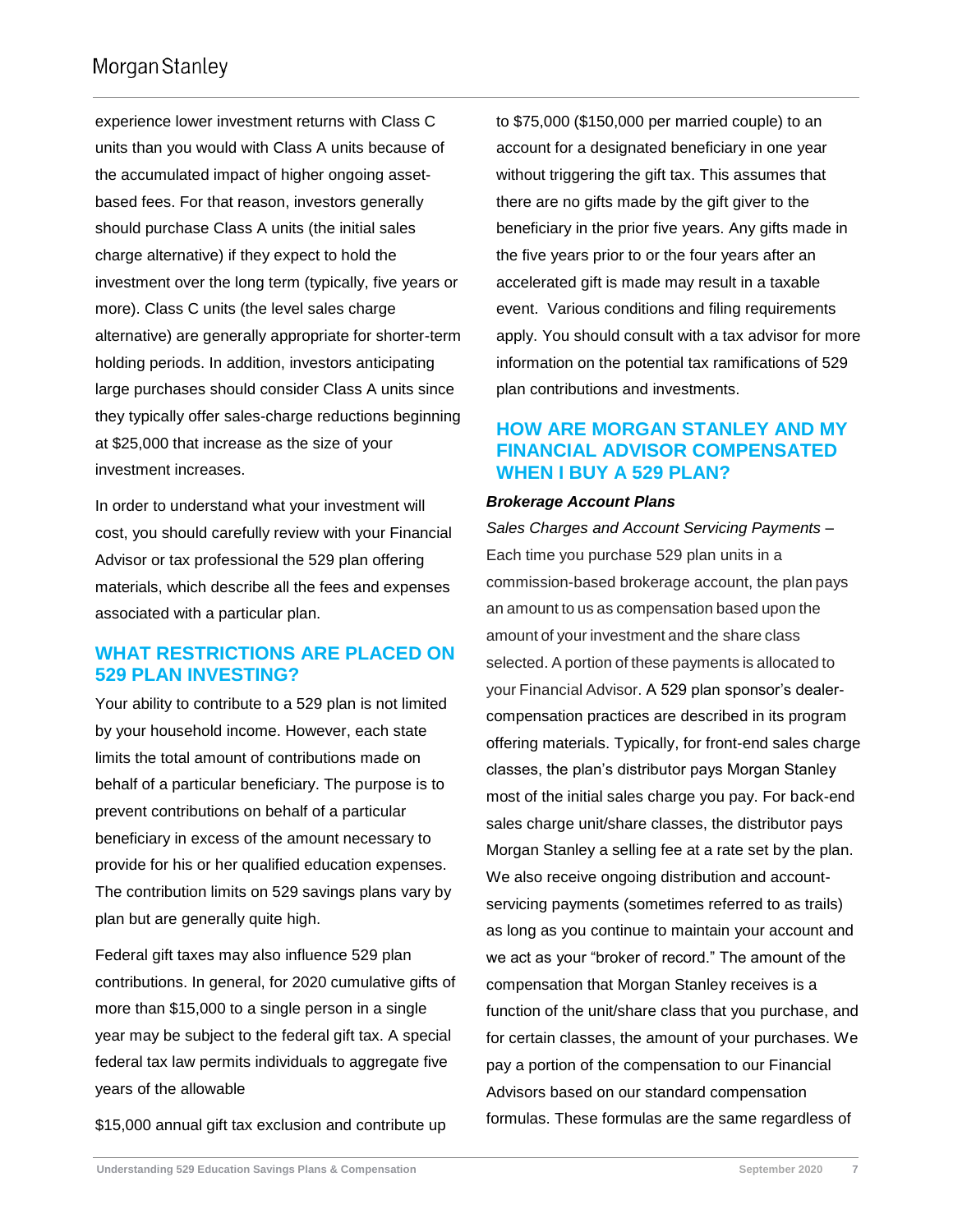which plan you purchase. However, some plans may impose higher sales charges than others, which can affect the amount paid to your Financial Advisor. In addition, because plan sales charges are different for their different unit/share classes, the choice of unit/share class can significantly affect the compensation your Financial Advisor receives. These facts present a conflict of interest that could lead our Financial Advisors to recommend 529 Plans and unit/share classes that pay them higher compensation. In order to mitigate this conflict, Morgan Stanley has implemented caps on upfront sales charges and ongoing trails to limit and compress the range of payments your Financial Advisor may receive on these transactions. Clients are encouraged to ask their Financial Advisor how he or she will be compensated for any 529 plan sale.

#### *Advisory Account Plans*

#### *Advisory Fees –*

Morgan Stanley charges mutual fund families a support fee, also known as revenue-sharing, based upon Morgan Stanley Our 529 Plan advisory account program is not subject to front-end or ongoing transactional sales charges. Rather fees are charged for the advice and services we provide to clients along with an advisory account platform fee based upon a percentage of billable assets held in the account. Please refer to the applicable Morgan Stanley ADV Brochure for more information on the fees and expenses for these accounts.

*Revenue Sharing and Administrative Service Fees –* Morgan Stanley charges mutual fund families a support fee, also known as revenue-sharing, based upon Morgan Stanley clients' mutual fund holdings. Many of these mutual fund families also provide products and services to 529 plans and some of them also pay Morgan Stanley revenue sharing on our client 529 plan holdings in their funds. The revenue-sharing

rate for 529 Plans is up to a maximum of 0.16% per year (\$16 per \$10,000 of assets). Revenue-sharing fees are generally paid from the assets, revenues or profits of the fund or plan's investment manager and/or other service providers—not from the fund or plan itself.

We also receive fees for administrative support services provided to mutual fund families and some 529 plans. The fee rate for 529 Plan assets ranges from \$18 per plan fund position per year to 0.06% per year (\$6 per \$10,000 of assets) depending on the plan. However, since Morgan Stanley does not currently collect revenue-sharing or administrative support fees on most 529 plans available at the firm, these facts present a conflict of interest that could lead Financial Advisors to focus on the 529 plans that do provide such support when recommending a savings plan investment to clients. In order to mitigate this conflict, Financial Advisors and their Branch Office Managers do not receive any part of these fees.

*Training and Education Expenses –* Morgan Stanley also provides 529 plan managers, many of which also sponsor other investment products such as mutual funds, with opportunities to sponsor meetings and conferences and grants them access to branch offices and Financial Advisors for educational, marketing and other promotional efforts. These sponsors or their affiliates make payments to Morgan Stanley in connection with these promotional efforts to reimburse Morgan Stanley for expenses incurred for sales events and training programs as well as client seminars, conferences and meetings. Expense payments may, for example, include meeting or conference facility rental fees and hotel, meal and travel charges.

Although all 529 plan managers are provided with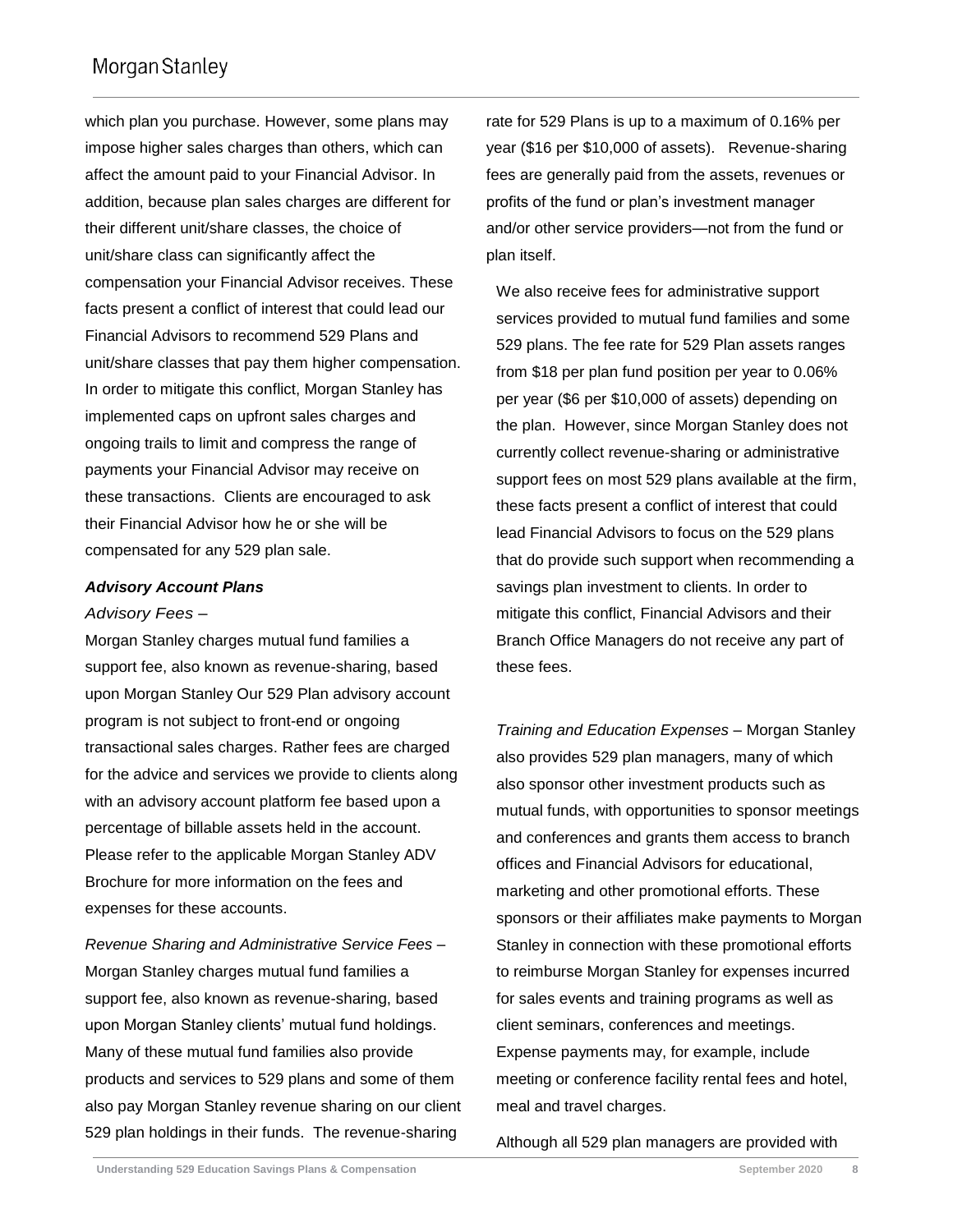such access, some managers and their affiliates devote more staff and resources to these activities and therefore have enhanced opportunities to promote their 529 plans to our Financial Advisors. Some 529 plans benefit from certain administrative synergies with Morgan Stanley. These facts present a conflict of interest for Morgan Stanley and our Financial Advisors to the extent that they lead us to focus on those programs when recommending 529 plan investments that benefit from administrative synergies or are sponsored by related fund families that commit significant financial and staffing resources to promotional and educational activities. In order to mitigate this conflict, Financial Advisors and their Branch Office Managers do not receive additional compensation for recommending such programs.

*Fund Management Fees –* Morgan Stanley receives fees for its sponsorship and management of the underlying mutual funds available in our proprietary 529 plan program offering. These facts present a conflict of interest for Morgan Stanley and our Financial Advisors to the extent that they may lead us to focus on our proprietary 529 advisory account plan when recommending 529 plan investments. In order to mitigate this conflict, these fees are not shared with Financial Advisors and their Branch Office Managers.

For more information on how Morgan Stanley and your Financial Advisor are compensated when you invest in a 529 plan, please review the program offering documents or speak with your Financial Advisor. Further information regarding mutual fund revenue-sharing (including a list of revenue-sharing fund families), administrative service fees and expense payments is available on our website or by calling your Financial Advisor.